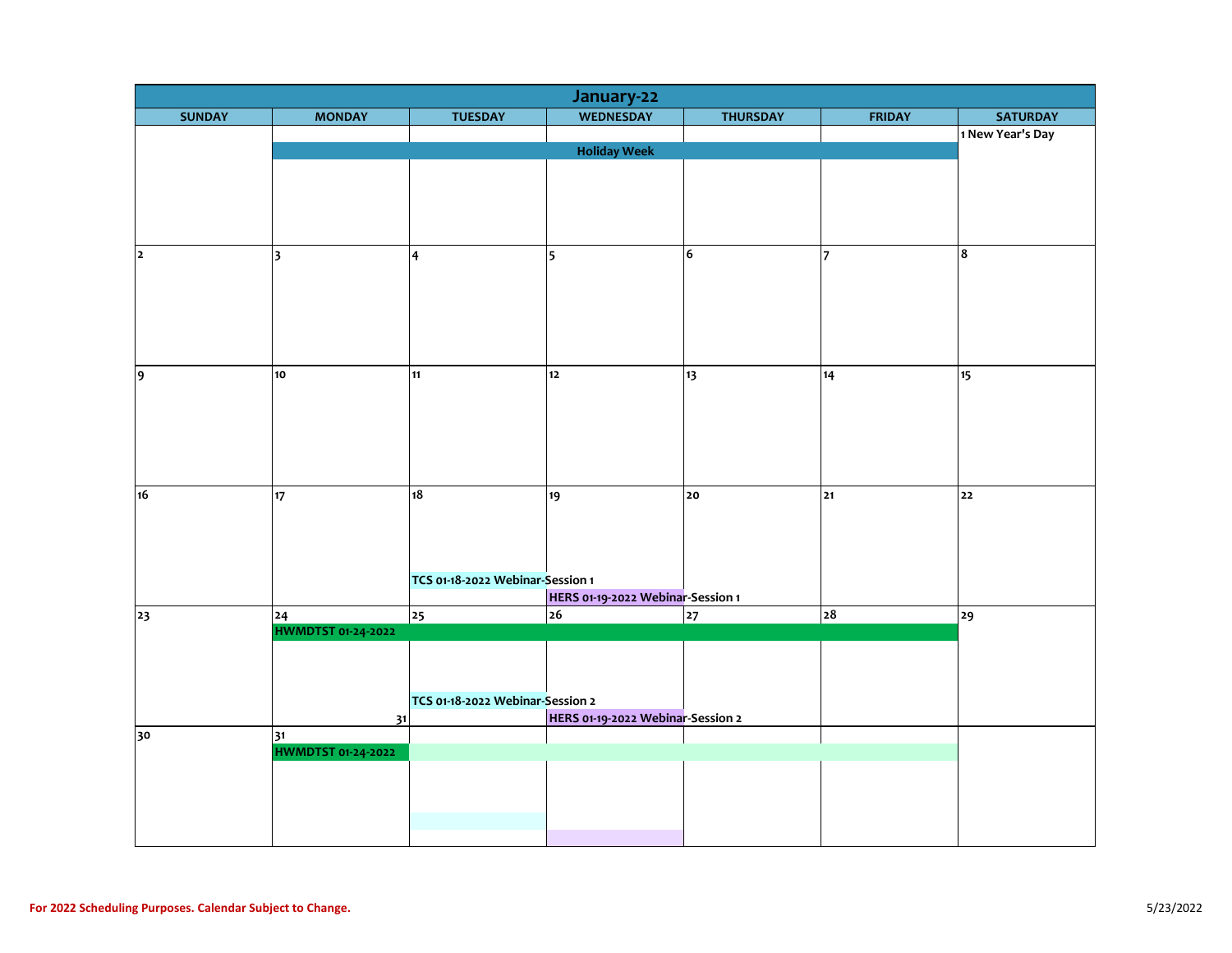| February-22   |                                 |                                                                         |                                   |                                     |               |                 |  |  |
|---------------|---------------------------------|-------------------------------------------------------------------------|-----------------------------------|-------------------------------------|---------------|-----------------|--|--|
| <b>SUNDAY</b> | <b>MONDAY</b>                   | <b>TUESDAY</b>                                                          | <b>WEDNESDAY</b>                  | <b>THURSDAY</b>                     | <b>FRIDAY</b> | <b>SATURDAY</b> |  |  |
|               |                                 |                                                                         | $\overline{2}$                    | 3                                   | 4             | 5               |  |  |
|               |                                 | HWMDTST 01-24-2022                                                      |                                   |                                     |               |                 |  |  |
|               |                                 | LMSTI 01-31-2022                                                        |                                   |                                     |               |                 |  |  |
|               |                                 |                                                                         |                                   |                                     |               |                 |  |  |
|               |                                 |                                                                         |                                   |                                     |               |                 |  |  |
|               |                                 | TCS 01-18-2022 Webinar-Session 3                                        |                                   |                                     |               |                 |  |  |
|               |                                 |                                                                         | HERS 01-19-2022 Webinar-Session 3 |                                     |               |                 |  |  |
| 6             | 17                              | 8                                                                       | $\overline{9}$                    | 10 <sub>o</sub>                     | 11            | 12              |  |  |
|               | HERS 02-07-2022                 |                                                                         |                                   |                                     |               |                 |  |  |
|               |                                 |                                                                         |                                   |                                     |               |                 |  |  |
|               |                                 |                                                                         |                                   |                                     |               |                 |  |  |
|               |                                 | TCS 01-18-2022 Webinar-Session 4                                        |                                   |                                     |               |                 |  |  |
|               |                                 |                                                                         | HERS 01-19-2022 Webinar-Session 4 |                                     |               |                 |  |  |
| 13            | 14                              | 15                                                                      | 16                                | 17                                  | 18            | 19              |  |  |
|               | HERS 02-14-2022                 |                                                                         |                                   |                                     |               |                 |  |  |
|               |                                 |                                                                         |                                   |                                     |               |                 |  |  |
|               |                                 |                                                                         |                                   |                                     |               |                 |  |  |
|               |                                 |                                                                         |                                   |                                     |               |                 |  |  |
|               |                                 | TCS 01-18-2022 Webinar-Session 5<br>FLE-RR 02-17-2022 Webinar-Session 1 |                                   |                                     |               |                 |  |  |
|               |                                 |                                                                         | HERS 01-19-2022 Webinar-Session 5 |                                     |               |                 |  |  |
| 20            | 21 President's Day              | 22                                                                      | 23                                | 24                                  | 25            | 26              |  |  |
|               |                                 |                                                                         |                                   |                                     |               |                 |  |  |
|               |                                 |                                                                         |                                   |                                     |               |                 |  |  |
|               |                                 |                                                                         |                                   |                                     |               |                 |  |  |
|               |                                 |                                                                         |                                   |                                     |               |                 |  |  |
|               |                                 |                                                                         | TCS 02-23-2022 Webinar-Session 1  |                                     |               |                 |  |  |
|               |                                 | HERS 02-22-2022 Webinar-Session 1                                       |                                   | FLE-RR 02-17-2022 Webinar-Session 2 |               |                 |  |  |
| 27            | 28<br><b>HWMDTST 02-28-2022</b> |                                                                         |                                   |                                     |               |                 |  |  |
|               | TCS 02-28-2022                  |                                                                         |                                   |                                     |               |                 |  |  |
|               |                                 |                                                                         |                                   |                                     |               |                 |  |  |
|               |                                 |                                                                         |                                   |                                     |               |                 |  |  |
|               |                                 |                                                                         |                                   |                                     |               |                 |  |  |
|               |                                 |                                                                         |                                   |                                     |               |                 |  |  |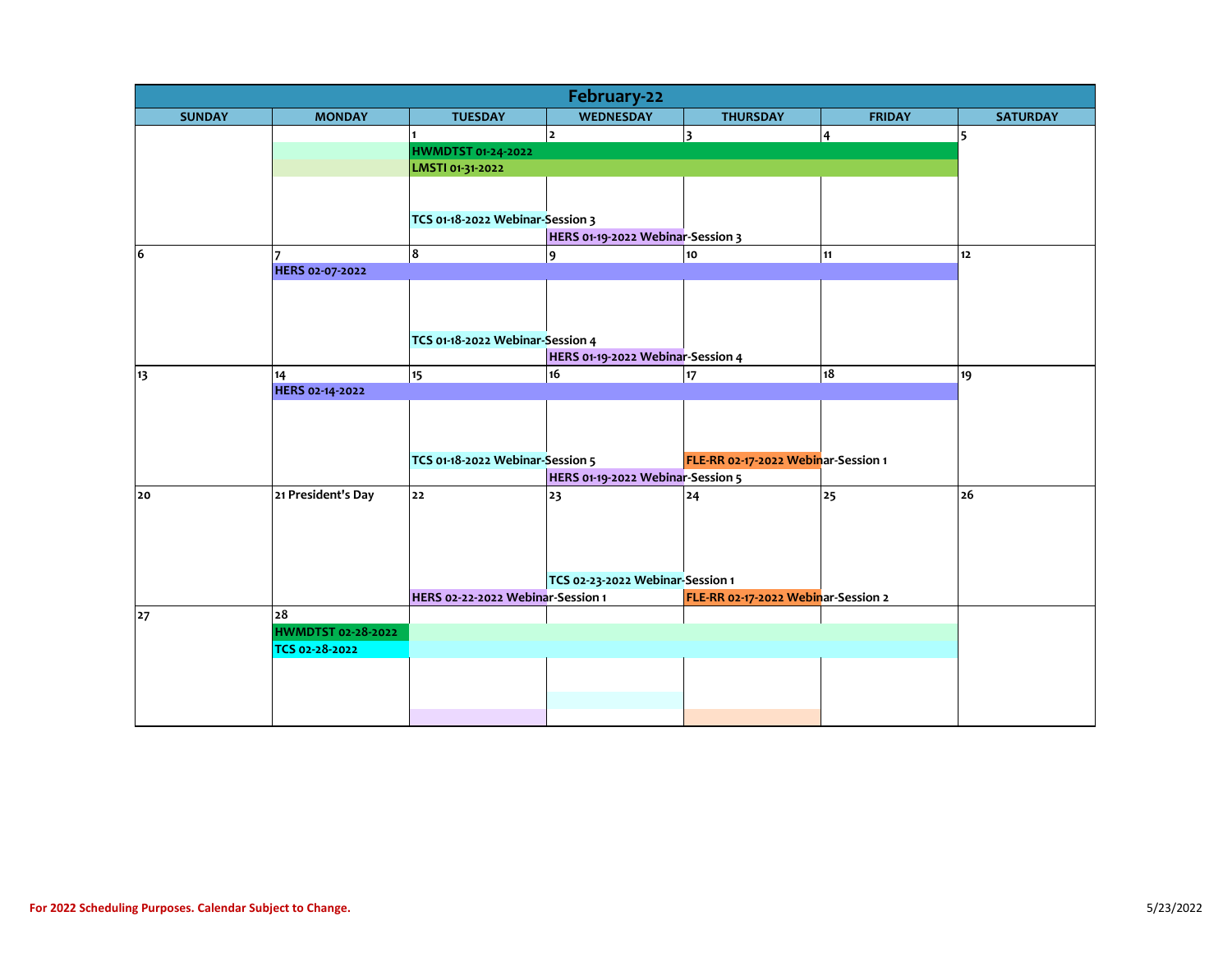| March-22      |                                          |                                   |                                                                  |                                     |                 |                 |  |  |  |
|---------------|------------------------------------------|-----------------------------------|------------------------------------------------------------------|-------------------------------------|-----------------|-----------------|--|--|--|
| <b>SUNDAY</b> | <b>MONDAY</b>                            | <b>TUESDAY</b>                    | <b>WEDNESDAY</b>                                                 | <b>THURSDAY</b>                     | <b>FRIDAY</b>   | <b>SATURDAY</b> |  |  |  |
|               |                                          |                                   | $\overline{2}$                                                   | 3                                   | 4               | 5               |  |  |  |
|               |                                          | HWMDTST 02-28-2022                |                                                                  |                                     |                 |                 |  |  |  |
|               |                                          | TCS 02-28-2022                    |                                                                  |                                     |                 |                 |  |  |  |
|               |                                          |                                   |                                                                  |                                     |                 |                 |  |  |  |
|               |                                          |                                   |                                                                  |                                     |                 |                 |  |  |  |
|               |                                          |                                   | TCS 02-23-2022 Webinar-Session 2                                 |                                     |                 |                 |  |  |  |
|               |                                          | HERS 02-22-2022 Webinar-Session 2 |                                                                  | FLE-RR 02-17-2022 Webinar-Session 3 |                 |                 |  |  |  |
| 6             |                                          | 8                                 | 9                                                                | 10                                  | 11              | 12              |  |  |  |
|               | HWMDTST 02-28-2022                       |                                   |                                                                  |                                     |                 |                 |  |  |  |
|               |                                          | LMSTI 03-07-2022                  |                                                                  |                                     |                 |                 |  |  |  |
|               | HERS 03-07-2022                          |                                   |                                                                  |                                     |                 |                 |  |  |  |
|               |                                          |                                   |                                                                  |                                     |                 |                 |  |  |  |
|               |                                          |                                   | TCS 02-23-2022 Webinar-Session 3                                 |                                     |                 |                 |  |  |  |
|               |                                          | HERS 02-22-2022 Webinar-Session 3 |                                                                  | FLE-RR 02-17-2022 Webinar-Session 4 |                 |                 |  |  |  |
| 13            | 14                                       | 15                                | 16                                                               | 17                                  | $\overline{18}$ | 19              |  |  |  |
|               |                                          |                                   | HERS 24-Hr Resident 03-15-2022 (Webinar Completion Prerequisite) |                                     |                 |                 |  |  |  |
|               |                                          |                                   |                                                                  |                                     |                 |                 |  |  |  |
|               |                                          |                                   |                                                                  |                                     |                 |                 |  |  |  |
|               |                                          |                                   |                                                                  |                                     |                 |                 |  |  |  |
|               |                                          |                                   | TCS 02-23-2022 Webinar-Session 4                                 |                                     |                 |                 |  |  |  |
|               |                                          | HERS 02-22-2022 Webinar-Session 4 |                                                                  |                                     |                 |                 |  |  |  |
| 20            | 21                                       | 22                                | 23                                                               | 24                                  | 25              | 26              |  |  |  |
|               | <b>HWMDTST 03-21-2022</b>                |                                   |                                                                  |                                     |                 |                 |  |  |  |
|               | TCS 03-21-2022                           |                                   |                                                                  |                                     |                 |                 |  |  |  |
|               |                                          |                                   |                                                                  |                                     |                 |                 |  |  |  |
|               |                                          |                                   |                                                                  |                                     |                 |                 |  |  |  |
|               |                                          |                                   | TCS 02-23-2022 Webinar-Session 5                                 |                                     |                 |                 |  |  |  |
|               |                                          | HERS 02-22-2022 Webinar-Session 5 |                                                                  |                                     |                 |                 |  |  |  |
| 27            | 28                                       | 29                                | 30                                                               | 31                                  |                 |                 |  |  |  |
|               | HWMDTST 03-21-2022                       |                                   |                                                                  |                                     |                 |                 |  |  |  |
|               | LMSTI 03-28-2022 RESTRICTED REGISTRATION |                                   |                                                                  |                                     |                 |                 |  |  |  |
|               | HERS 03-28-2022                          |                                   |                                                                  |                                     |                 |                 |  |  |  |
|               |                                          |                                   |                                                                  |                                     |                 |                 |  |  |  |
|               |                                          |                                   |                                                                  |                                     |                 |                 |  |  |  |
|               |                                          |                                   |                                                                  |                                     |                 |                 |  |  |  |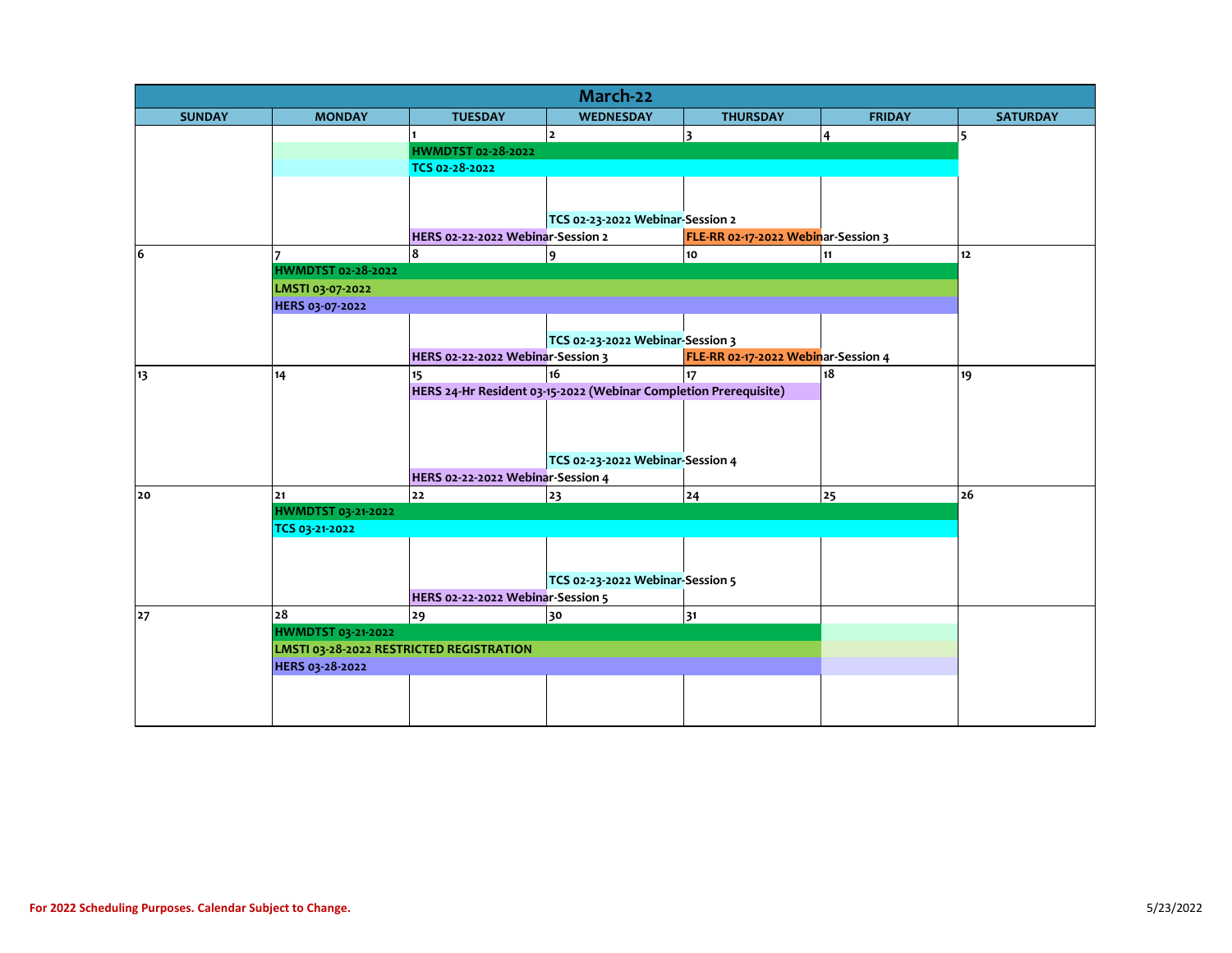| April-22                |                                                                                  |                                                     |                  |                 |                    |                 |  |  |  |
|-------------------------|----------------------------------------------------------------------------------|-----------------------------------------------------|------------------|-----------------|--------------------|-----------------|--|--|--|
| <b>SUNDAY</b>           | <b>MONDAY</b>                                                                    | <b>TUESDAY</b>                                      | <b>WEDNESDAY</b> | <b>THURSDAY</b> | <b>FRIDAY</b>      | <b>SATURDAY</b> |  |  |  |
|                         |                                                                                  |                                                     |                  |                 |                    | $\overline{2}$  |  |  |  |
|                         |                                                                                  |                                                     |                  |                 | HWMDTST 03-21-2022 |                 |  |  |  |
|                         |                                                                                  |                                                     | LMSTI 03-28-2022 |                 |                    |                 |  |  |  |
|                         |                                                                                  |                                                     |                  | HERS 03-28-2022 |                    |                 |  |  |  |
|                         |                                                                                  |                                                     |                  |                 |                    |                 |  |  |  |
|                         |                                                                                  |                                                     |                  |                 |                    |                 |  |  |  |
|                         |                                                                                  |                                                     |                  |                 |                    |                 |  |  |  |
| $\overline{\mathbf{3}}$ | 4                                                                                | 5                                                   | 6                | 7               | 8                  | 9               |  |  |  |
|                         |                                                                                  |                                                     |                  |                 |                    |                 |  |  |  |
|                         |                                                                                  |                                                     |                  |                 |                    |                 |  |  |  |
|                         |                                                                                  |                                                     |                  |                 |                    |                 |  |  |  |
|                         |                                                                                  |                                                     |                  |                 |                    |                 |  |  |  |
|                         |                                                                                  |                                                     |                  |                 |                    |                 |  |  |  |
|                         |                                                                                  |                                                     |                  |                 |                    |                 |  |  |  |
| 10                      | 11                                                                               | $12$                                                | 13               | 14              | 15                 | 16              |  |  |  |
|                         | HERS 04-11-2022                                                                  |                                                     |                  |                 |                    |                 |  |  |  |
|                         | TCS 04-11-2022                                                                   |                                                     |                  |                 |                    |                 |  |  |  |
|                         |                                                                                  |                                                     |                  |                 |                    |                 |  |  |  |
|                         |                                                                                  |                                                     |                  |                 |                    |                 |  |  |  |
|                         | TCS 04-11-2022 Webinar-Session 1                                                 |                                                     |                  |                 |                    |                 |  |  |  |
|                         |                                                                                  | HERS 04-12-2022 Webinar-Session 1                   |                  |                 |                    |                 |  |  |  |
| 17                      | 18                                                                               | 19                                                  | 20               | 21              | 22                 | 23              |  |  |  |
|                         | <b>HWMDTST 04-18-2022</b>                                                        |                                                     |                  |                 |                    |                 |  |  |  |
|                         |                                                                                  | THMOST 04-18-2022 - RESTRICTED (BY INVITATION ONLY) |                  |                 |                    |                 |  |  |  |
|                         |                                                                                  |                                                     |                  |                 |                    |                 |  |  |  |
|                         | FLE-RR 04-18-2022 Webinar-Session 1                                              |                                                     |                  |                 |                    |                 |  |  |  |
|                         | TCS 04-11-2022 Webinar-Session 2                                                 |                                                     |                  |                 |                    |                 |  |  |  |
|                         |                                                                                  | HERS 04-12-2022 Webinar-Session 2                   |                  |                 |                    |                 |  |  |  |
| 24                      | 25                                                                               | 26                                                  | 27               | 28              | 29                 | 30              |  |  |  |
|                         | <b>HWMDTST 04-18-2022</b>                                                        |                                                     |                  |                 |                    |                 |  |  |  |
|                         | HERS 04-25-2022                                                                  |                                                     |                  |                 |                    |                 |  |  |  |
|                         | TSA RR101 04-25-2022 (BY INVITATION ONLY)<br>FLE-RR 04-18-2022 Webinar-Session 2 |                                                     |                  |                 |                    |                 |  |  |  |
|                         | TCS 04-11-2022 Webinar-Session 3                                                 |                                                     |                  |                 |                    |                 |  |  |  |
|                         |                                                                                  |                                                     |                  |                 |                    |                 |  |  |  |
|                         |                                                                                  | HERS 04-12-2022 Webinar-Session 3                   |                  |                 |                    |                 |  |  |  |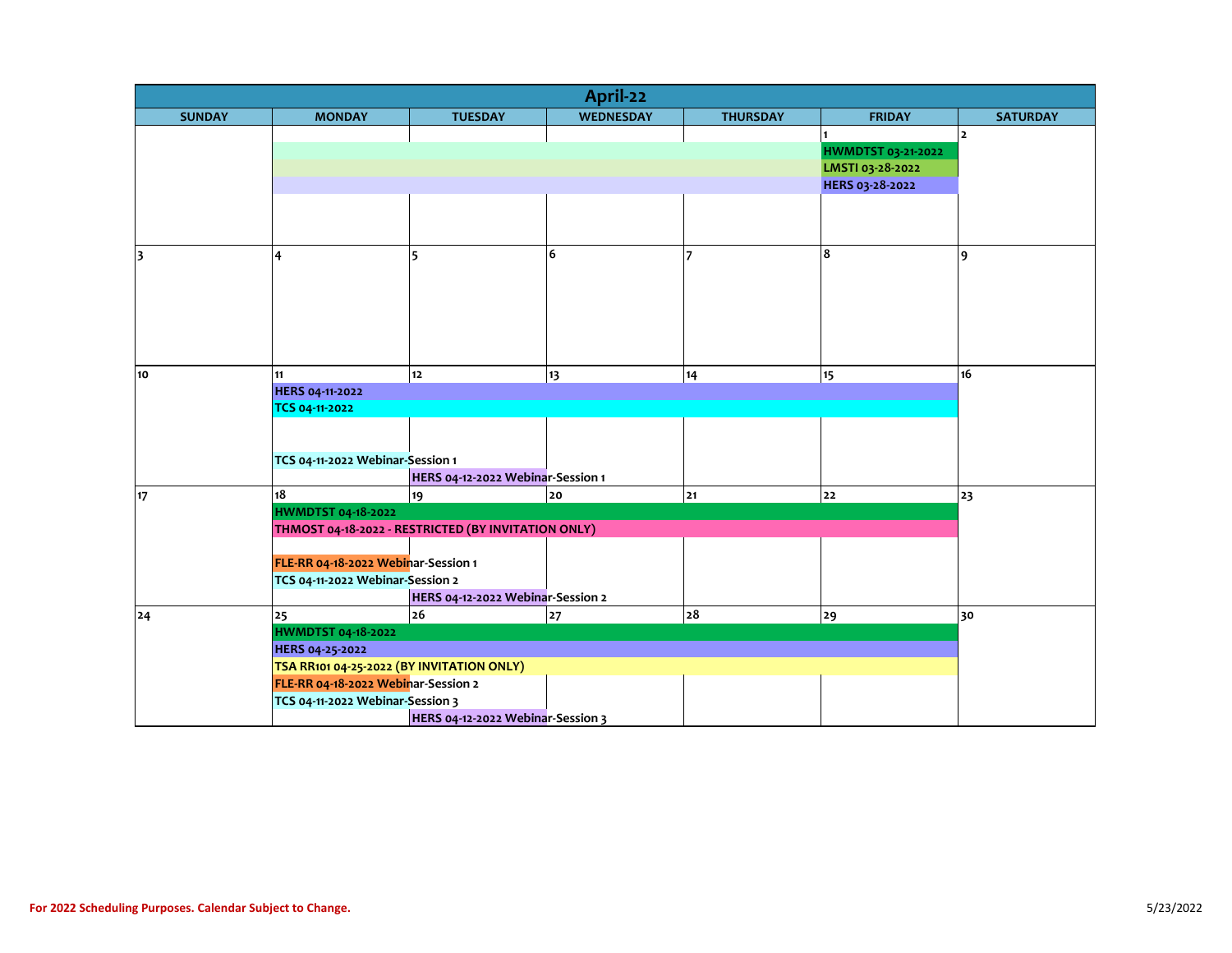| <b>May-22</b> |                                           |                                                                 |                                              |                 |               |                 |  |  |  |
|---------------|-------------------------------------------|-----------------------------------------------------------------|----------------------------------------------|-----------------|---------------|-----------------|--|--|--|
| <b>SUNDAY</b> | <b>MONDAY</b>                             | <b>TUESDAY</b>                                                  | <b>WEDNESDAY</b>                             | <b>THURSDAY</b> | <b>FRIDAY</b> | <b>SATURDAY</b> |  |  |  |
|               | $\overline{2}$                            | $\overline{\mathbf{3}}$                                         | $\overline{\mathbf{4}}$                      | 5               | 6             | 17              |  |  |  |
|               | HERS 05-02-2022                           |                                                                 |                                              |                 |               |                 |  |  |  |
|               |                                           |                                                                 |                                              |                 |               |                 |  |  |  |
|               |                                           |                                                                 |                                              |                 |               |                 |  |  |  |
|               | FLE-RR 04-18-2022 Webinar-Session 3       |                                                                 |                                              |                 |               |                 |  |  |  |
|               | TCS 04-11-2022 Webinar-Session 4          |                                                                 |                                              |                 |               |                 |  |  |  |
|               |                                           | HERS 04-12-2022 Webinar-Session 4                               |                                              |                 |               |                 |  |  |  |
| 8             | 9                                         | 10                                                              | 11                                           | 12              | 13            | 14              |  |  |  |
|               |                                           | TCS 24-Hr Resident 05-10-2022 (Webinar Completion Prerequisite) |                                              |                 |               |                 |  |  |  |
|               |                                           |                                                                 |                                              |                 |               |                 |  |  |  |
|               |                                           |                                                                 |                                              |                 |               |                 |  |  |  |
|               | FLE-RR 04-18-2022 Webinar-Session 4       |                                                                 |                                              |                 |               |                 |  |  |  |
|               | TCS 04-11-2022 Webinar-Session 5          |                                                                 |                                              |                 |               |                 |  |  |  |
|               |                                           | HERS 04-12-2022 Webinar-Session 5                               |                                              |                 |               |                 |  |  |  |
| 15            | 16                                        | $17 \overline{ }$                                               | 18                                           | 19              | 20            | 21              |  |  |  |
|               | TCS 05-16-2022                            |                                                                 |                                              |                 |               |                 |  |  |  |
|               |                                           |                                                                 |                                              |                 |               |                 |  |  |  |
|               |                                           |                                                                 |                                              |                 |               |                 |  |  |  |
|               |                                           |                                                                 |                                              |                 |               |                 |  |  |  |
|               |                                           |                                                                 |                                              |                 |               |                 |  |  |  |
|               |                                           |                                                                 |                                              |                 |               |                 |  |  |  |
| 22            | 23                                        | 24                                                              | 25                                           | 26              | 27            | 28              |  |  |  |
|               | LMSTI 05-23-2022                          |                                                                 |                                              |                 |               |                 |  |  |  |
|               | HERS 05-23-2022                           |                                                                 |                                              |                 |               |                 |  |  |  |
|               | TSA RR101 05-23-2022 (BY INVITATION ONLY) |                                                                 |                                              |                 |               |                 |  |  |  |
|               |                                           |                                                                 |                                              |                 |               |                 |  |  |  |
|               |                                           |                                                                 |                                              |                 |               |                 |  |  |  |
|               |                                           |                                                                 |                                              |                 |               |                 |  |  |  |
| 29            | 30                                        | 31                                                              | <b>Holiday Week</b>                          |                 |               |                 |  |  |  |
|               |                                           |                                                                 | STEPS-SR 05-31-2022 TX Emerg Mgmt Conference |                 |               |                 |  |  |  |
|               |                                           |                                                                 |                                              |                 |               |                 |  |  |  |
|               |                                           |                                                                 |                                              |                 |               |                 |  |  |  |
|               |                                           |                                                                 |                                              |                 |               |                 |  |  |  |
|               |                                           |                                                                 |                                              |                 |               |                 |  |  |  |
|               |                                           |                                                                 |                                              |                 |               |                 |  |  |  |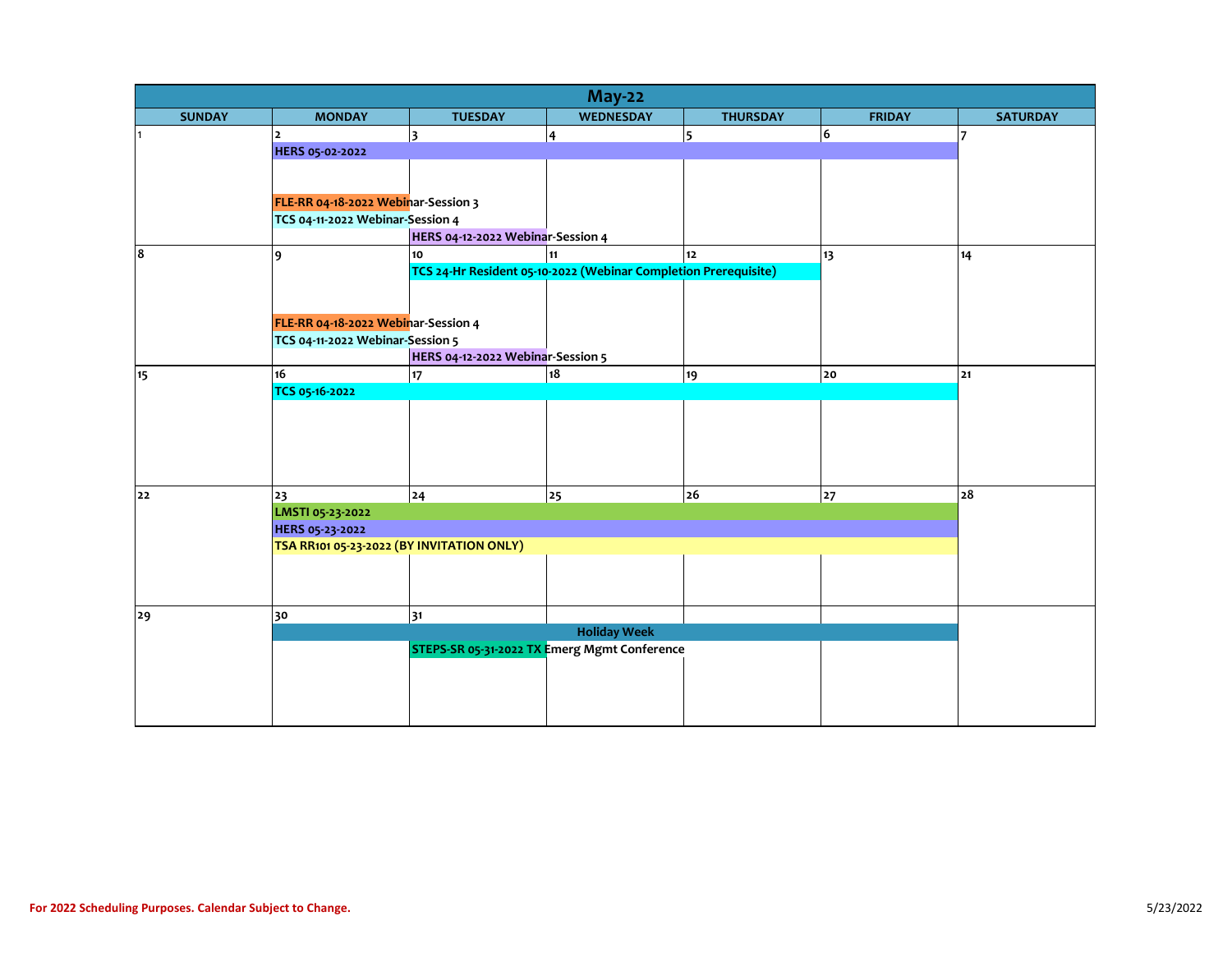| June-22       |                                     |                                   |                                                                  |                 |               |                 |  |  |  |
|---------------|-------------------------------------|-----------------------------------|------------------------------------------------------------------|-----------------|---------------|-----------------|--|--|--|
| <b>SUNDAY</b> | <b>MONDAY</b>                       | <b>TUESDAY</b>                    | <b>WEDNESDAY</b>                                                 | <b>THURSDAY</b> | <b>FRIDAY</b> | <b>SATURDAY</b> |  |  |  |
|               |                                     |                                   |                                                                  | $\overline{2}$  | 3             | 4               |  |  |  |
|               |                                     |                                   | <b>Holiday Week</b>                                              |                 |               |                 |  |  |  |
|               |                                     |                                   |                                                                  |                 |               |                 |  |  |  |
|               |                                     |                                   |                                                                  |                 |               |                 |  |  |  |
|               |                                     |                                   |                                                                  |                 |               |                 |  |  |  |
|               |                                     |                                   |                                                                  |                 |               |                 |  |  |  |
|               |                                     |                                   |                                                                  |                 |               |                 |  |  |  |
| 5             | 6                                   |                                   | 8                                                                | 9               | 10            | 11              |  |  |  |
|               | <b>HWMDTST 06-06-2022</b>           |                                   |                                                                  |                 |               |                 |  |  |  |
|               | TCS 06-06-2022                      |                                   |                                                                  |                 |               |                 |  |  |  |
|               |                                     |                                   |                                                                  |                 |               |                 |  |  |  |
|               | FLE-RR 06-06-2022 Webinar-Session 1 |                                   | TCS 06-08-2022 Webinar-Session 1                                 |                 |               |                 |  |  |  |
|               |                                     | HERS 06-07-2022 Webinar-Session 1 |                                                                  |                 |               |                 |  |  |  |
| $12$          | 13                                  | 14                                | 15                                                               | 16              | 17            | 18              |  |  |  |
|               | <b>HWMDTST 06-06-2022</b>           |                                   |                                                                  |                 |               |                 |  |  |  |
|               | LMSTI 06-13-2022                    |                                   |                                                                  |                 |               |                 |  |  |  |
|               | HERS 06-13-2022                     |                                   |                                                                  |                 |               |                 |  |  |  |
|               |                                     |                                   |                                                                  |                 |               |                 |  |  |  |
|               | FLE-RR 06-06-2022 Webinar-Session 2 |                                   |                                                                  |                 |               |                 |  |  |  |
|               |                                     | HERS 06-07-2022 Webinar-Session 2 |                                                                  |                 |               |                 |  |  |  |
| 19            | 20                                  | $21$                              | $22$                                                             | 23              | 24            | 25              |  |  |  |
|               | <b>THMOST 06-20-2022</b>            |                                   |                                                                  |                 |               |                 |  |  |  |
|               |                                     |                                   | HERS 24-Hr Resident 06-21-2022 (Webinar Completion Prerequisite) |                 |               |                 |  |  |  |
|               |                                     |                                   | TCS 24-Hr Resident 06-21-2022 (Webinar Completion Prerequisite)  |                 |               |                 |  |  |  |
|               |                                     |                                   |                                                                  |                 |               |                 |  |  |  |
|               | FLE-RR 06-06-2022 Webinar-Session 3 |                                   | TCS 06-08-2022 Webinar-Session 3                                 |                 |               |                 |  |  |  |
|               |                                     | HERS 06-07-2022 Webinar-Session 3 |                                                                  |                 |               |                 |  |  |  |
| 26            | 27                                  | ${\bf 28}$                        | 29                                                               | 30              |               |                 |  |  |  |
|               | HERS 06-27-2022                     |                                   |                                                                  |                 |               |                 |  |  |  |
|               | TCS 06-27-2022                      |                                   |                                                                  |                 |               |                 |  |  |  |
|               |                                     |                                   |                                                                  |                 |               |                 |  |  |  |
|               | FLE-RR 06-06-2022 Webinar-Session 4 |                                   | TCS 06-08-2022 Webinar-Session 4                                 |                 |               |                 |  |  |  |
|               |                                     | HERS 06-07-2022 Webinar-Session 4 |                                                                  |                 |               |                 |  |  |  |
|               |                                     |                                   |                                                                  |                 |               |                 |  |  |  |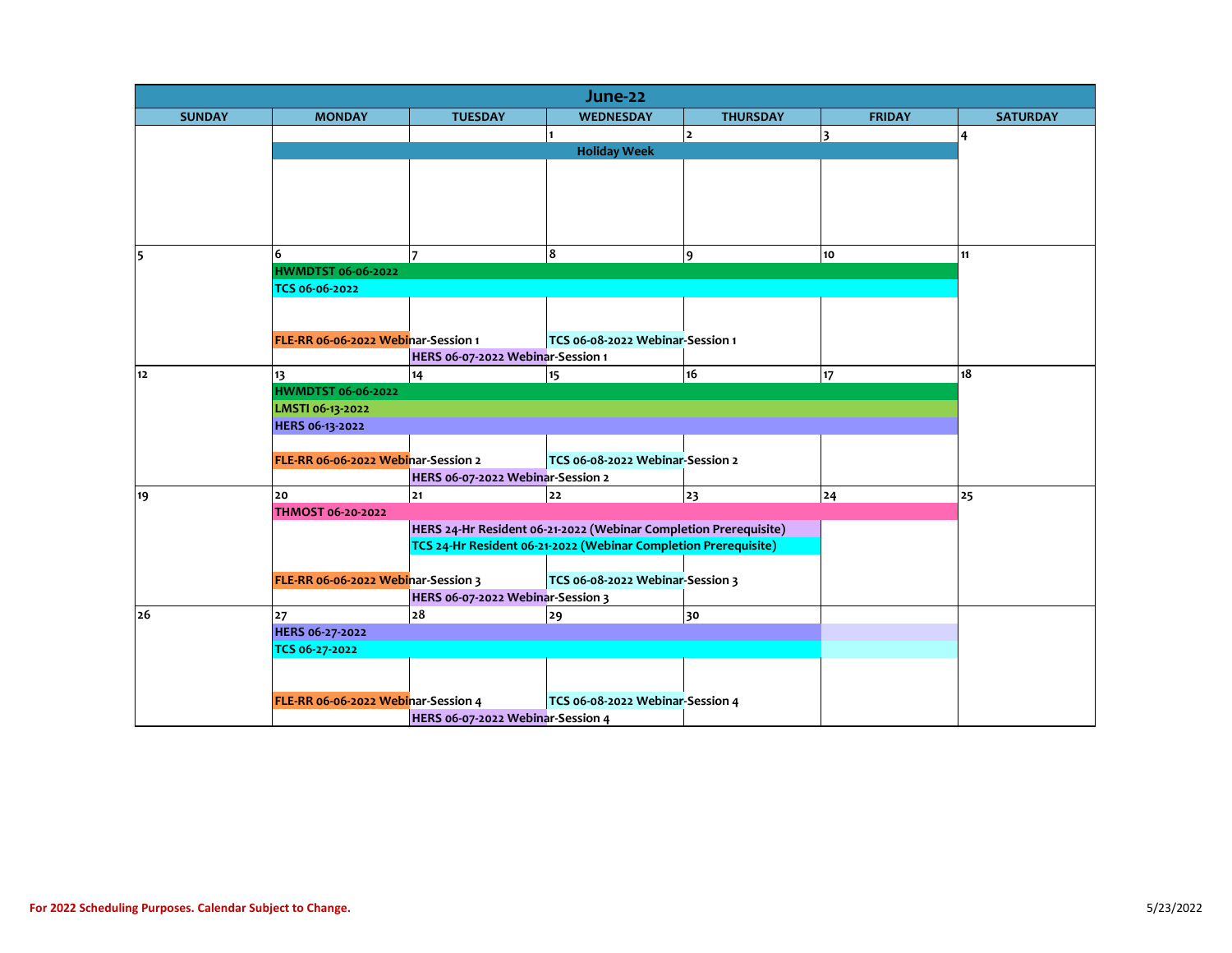| July-22                 |                                      |                                   |                                       |                 |                 |                 |  |  |
|-------------------------|--------------------------------------|-----------------------------------|---------------------------------------|-----------------|-----------------|-----------------|--|--|
| <b>SUNDAY</b>           | <b>MONDAY</b>                        | <b>TUESDAY</b>                    | WEDNESDAY                             | <b>THURSDAY</b> | <b>FRIDAY</b>   | <b>SATURDAY</b> |  |  |
|                         |                                      |                                   |                                       |                 |                 | $\mathbf 2$     |  |  |
|                         |                                      |                                   |                                       |                 | HERS 06-27-2022 |                 |  |  |
|                         |                                      |                                   |                                       |                 | TCS 06-27-2022  |                 |  |  |
|                         |                                      |                                   |                                       |                 |                 |                 |  |  |
|                         |                                      |                                   |                                       |                 |                 |                 |  |  |
|                         |                                      |                                   |                                       |                 |                 |                 |  |  |
| $\overline{\mathbf{3}}$ | 4 Fourth of July                     | 5                                 | 6                                     |                 | 8               | 9               |  |  |
|                         |                                      |                                   |                                       |                 |                 |                 |  |  |
|                         |                                      |                                   |                                       |                 |                 |                 |  |  |
|                         |                                      |                                   |                                       |                 |                 |                 |  |  |
|                         |                                      |                                   |                                       |                 |                 |                 |  |  |
|                         |                                      |                                   | TCS 06-08-2022 Webinar-Session 5      |                 |                 |                 |  |  |
|                         |                                      | HERS 06-07-2022 Webinar-Session 5 |                                       |                 |                 |                 |  |  |
| 10                      | 11                                   | 12                                | 13                                    | 14              | 15              | 16              |  |  |
|                         |                                      |                                   |                                       |                 |                 |                 |  |  |
|                         |                                      |                                   |                                       |                 |                 |                 |  |  |
|                         | FLE-RR 07-11-2022 Webinar-Session 1  |                                   |                                       |                 |                 |                 |  |  |
|                         |                                      |                                   |                                       |                 |                 |                 |  |  |
|                         |                                      |                                   |                                       |                 |                 |                 |  |  |
| 17                      | 18                                   | 19                                | 20                                    | 21              | 22              | 23              |  |  |
|                         |                                      |                                   | STEPS-PT 07-20-2022 Pentagon, Wash DC |                 |                 |                 |  |  |
|                         |                                      |                                   |                                       |                 |                 |                 |  |  |
|                         |                                      |                                   |                                       |                 |                 |                 |  |  |
|                         | FLE-RR 07-11-2022 Webinar-Session 2  |                                   |                                       |                 |                 |                 |  |  |
|                         | HERS 07-18-2022 Webinar-Session 1    | TCS 07-19-2022 Webinar-Session 1  |                                       |                 |                 |                 |  |  |
| 24                      | 25                                   | 26                                | 27                                    | 28              | 29              | 30              |  |  |
|                         |                                      |                                   |                                       |                 |                 |                 |  |  |
|                         |                                      |                                   |                                       |                 |                 |                 |  |  |
|                         |                                      |                                   |                                       |                 |                 |                 |  |  |
|                         | FLE-RR 07-11-2022 Webinar-Session 3  |                                   |                                       |                 |                 |                 |  |  |
|                         |                                      | TCS 07-19-2022 Webinar-Session 2  |                                       |                 |                 |                 |  |  |
|                         | 31 HERS 07-18-2022 Webinar-Session 2 |                                   |                                       |                 |                 |                 |  |  |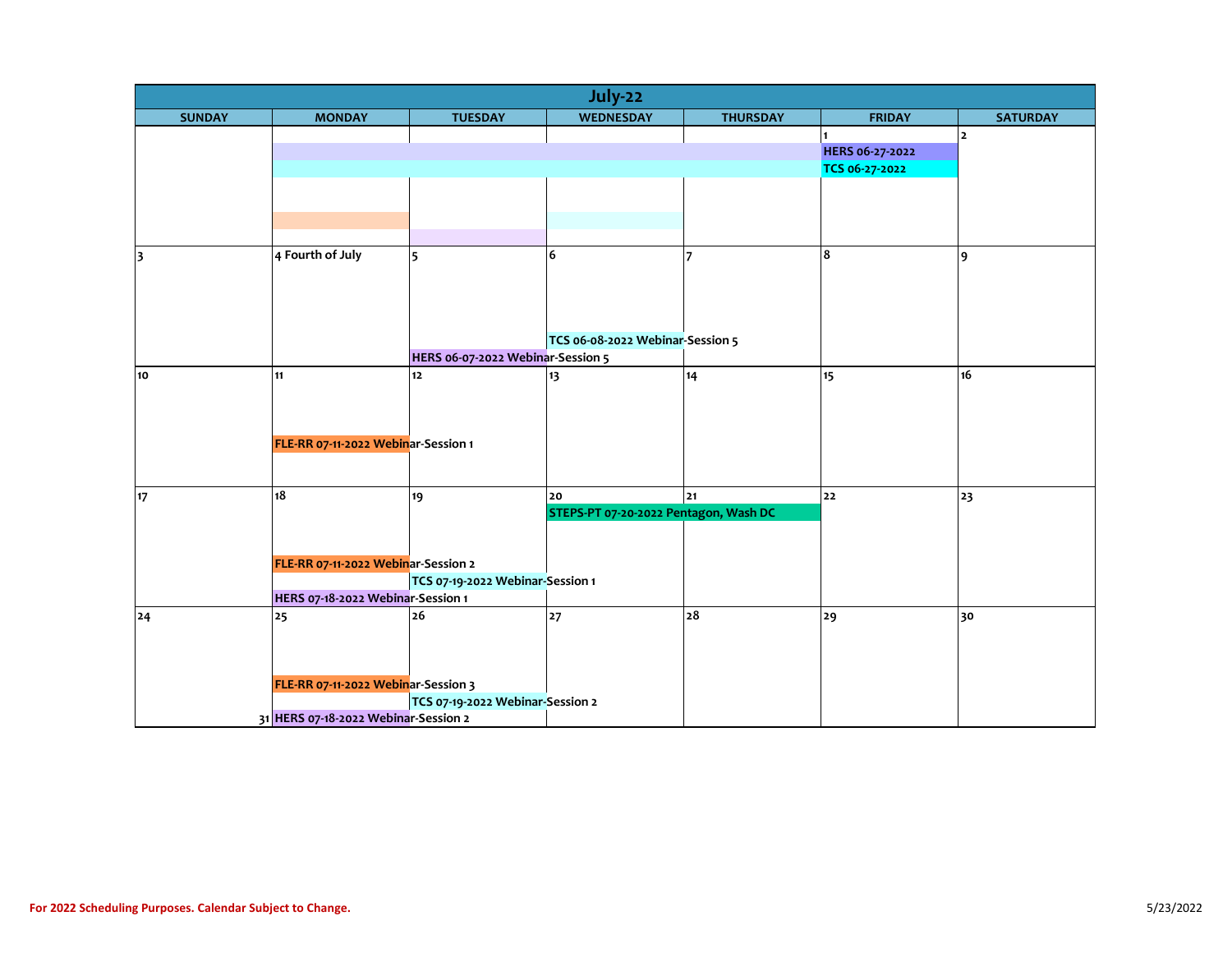| August-22     |                                        |                                  |                  |                 |               |                 |  |  |
|---------------|----------------------------------------|----------------------------------|------------------|-----------------|---------------|-----------------|--|--|
| <b>SUNDAY</b> | <b>MONDAY</b>                          | <b>TUESDAY</b>                   | <b>WEDNESDAY</b> | <b>THURSDAY</b> | <b>FRIDAY</b> | <b>SATURDAY</b> |  |  |
|               | $\blacksquare$                         | 2                                | 3                | 4               | 5             | 6               |  |  |
|               |                                        |                                  |                  |                 |               |                 |  |  |
|               |                                        |                                  |                  |                 |               |                 |  |  |
|               |                                        |                                  |                  |                 |               |                 |  |  |
|               | FLE-RR 07-11-2022 Webinar-Session 4    |                                  |                  |                 |               |                 |  |  |
|               |                                        | TCS 07-19-2022 Webinar-Session 3 |                  |                 |               |                 |  |  |
|               | HERS 07-18-2022 Webinar-Session 3<br>8 |                                  |                  |                 |               |                 |  |  |
| 17            |                                        | 9                                | 10               | 11              | 12            | 13              |  |  |
|               |                                        |                                  |                  |                 |               |                 |  |  |
|               |                                        |                                  |                  |                 |               |                 |  |  |
|               | FLE-RR 08-08-2022 Webinar-Session 1    |                                  |                  |                 |               |                 |  |  |
|               |                                        | TCS 07-19-2022 Webinar-Session 4 |                  |                 |               |                 |  |  |
|               | HERS 07-18-2022 Webinar-Session 4      |                                  |                  |                 |               |                 |  |  |
| 14            | 15                                     | 16                               | 17               | 18              | 19            | 20              |  |  |
|               |                                        |                                  |                  |                 |               |                 |  |  |
|               |                                        |                                  |                  |                 |               |                 |  |  |
|               |                                        |                                  |                  |                 |               |                 |  |  |
|               | FLE-RR 08-08-2022 Webinar-Session 2    |                                  |                  |                 |               |                 |  |  |
|               |                                        | TCS 07-19-2022 Webinar-Session 5 |                  |                 |               |                 |  |  |
|               | HERS 07-18-2022 Webinar-Session 5      |                                  |                  |                 |               |                 |  |  |
| 21            | 22                                     | 23                               | 24               | 25              | 26            | 27              |  |  |
|               |                                        |                                  |                  |                 |               |                 |  |  |
|               |                                        |                                  |                  |                 |               |                 |  |  |
|               |                                        |                                  |                  |                 |               |                 |  |  |
|               | FLE-RR 08-08-2022 Webinar-Session 3    |                                  |                  |                 |               |                 |  |  |
|               |                                        |                                  |                  |                 |               |                 |  |  |
| 28            | 29                                     | 30                               | 31               |                 |               |                 |  |  |
|               |                                        |                                  |                  |                 |               |                 |  |  |
|               |                                        |                                  |                  |                 |               |                 |  |  |
|               |                                        |                                  |                  |                 |               |                 |  |  |
|               |                                        |                                  |                  |                 |               |                 |  |  |
|               |                                        |                                  |                  |                 |               |                 |  |  |
|               | FLE-RR 08-08-2022 Webinar-Session 4    |                                  |                  |                 |               |                 |  |  |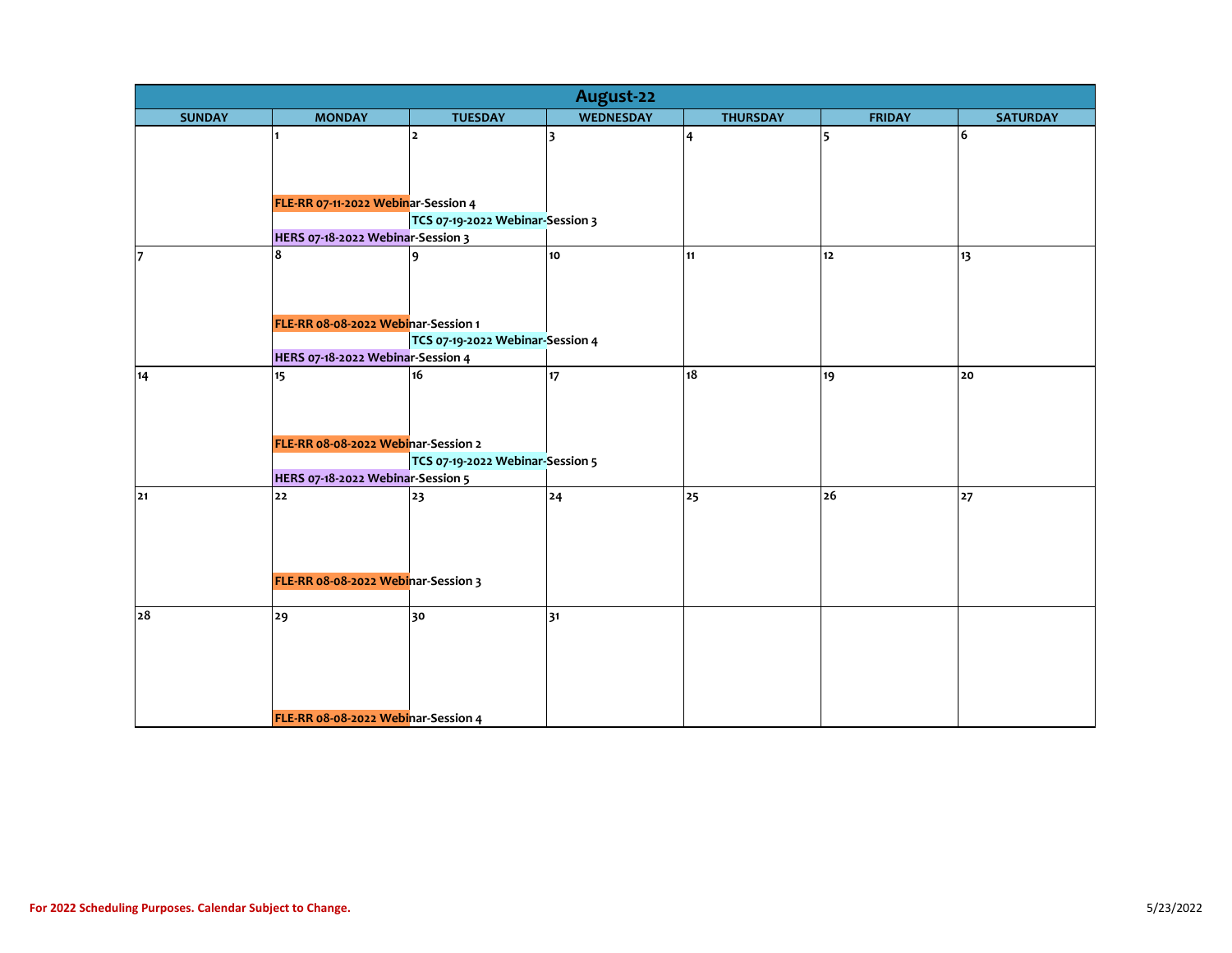| September-22  |                                     |                                   |                     |                 |                |                 |  |  |
|---------------|-------------------------------------|-----------------------------------|---------------------|-----------------|----------------|-----------------|--|--|
| <b>SUNDAY</b> | <b>MONDAY</b>                       | <b>TUESDAY</b>                    | <b>WEDNESDAY</b>    | <b>THURSDAY</b> | <b>FRIDAY</b>  | <b>SATURDAY</b> |  |  |
|               |                                     |                                   |                     |                 | $\overline{2}$ | 3               |  |  |
|               |                                     |                                   |                     |                 |                |                 |  |  |
|               |                                     |                                   |                     |                 |                |                 |  |  |
|               |                                     |                                   |                     |                 |                |                 |  |  |
|               |                                     |                                   |                     |                 |                |                 |  |  |
|               |                                     |                                   |                     |                 |                |                 |  |  |
| $\vert$ 4     | 5 Labor Day                         | 6                                 | 7                   | 8               | 9              | 10 <sub>o</sub> |  |  |
|               |                                     |                                   | <b>Holiday Week</b> |                 |                |                 |  |  |
|               |                                     |                                   |                     |                 |                |                 |  |  |
|               |                                     |                                   |                     |                 |                |                 |  |  |
|               |                                     |                                   |                     |                 |                |                 |  |  |
|               |                                     |                                   |                     |                 |                |                 |  |  |
| 11            | 12                                  | 13                                | 14                  | 15              | 16             | 17              |  |  |
|               |                                     |                                   |                     |                 |                |                 |  |  |
|               |                                     |                                   |                     |                 |                |                 |  |  |
|               |                                     |                                   |                     |                 |                |                 |  |  |
|               | FLE-RR 09-12-2022 Webinar-Session 1 |                                   |                     |                 |                |                 |  |  |
|               | TCS 09-12-2022 Webinar-Session 1    |                                   |                     |                 |                |                 |  |  |
|               |                                     | HERS 09-13-2022 Webinar-Session 1 |                     |                 |                |                 |  |  |
| 18            | 19                                  | 20                                | 21                  | 22              | 23             | 24              |  |  |
|               |                                     |                                   |                     |                 |                |                 |  |  |
|               |                                     |                                   |                     |                 |                |                 |  |  |
|               | FLE-RR 09-12-2022 Webinar-Session 2 |                                   |                     |                 |                |                 |  |  |
|               | TCS 09-12-2022 Webinar-Session 2    |                                   |                     |                 |                |                 |  |  |
|               |                                     | HERS 09-13-2022 Webinar-Session 2 |                     |                 |                |                 |  |  |
| 25            | 26                                  | 27                                | 28                  | 29              | 30             |                 |  |  |
|               | <b>HERS 09-26-2022</b>              |                                   |                     |                 |                |                 |  |  |
|               |                                     |                                   |                     |                 |                |                 |  |  |
|               |                                     |                                   |                     |                 |                |                 |  |  |
|               | FLE-RR 09-12-2022 Webinar-Session 3 |                                   |                     |                 |                |                 |  |  |
|               | TCS 09-12-2022 Webinar-Session 3    |                                   |                     |                 |                |                 |  |  |
|               |                                     | HERS 09-13-2022 Webinar-Session 3 |                     |                 |                |                 |  |  |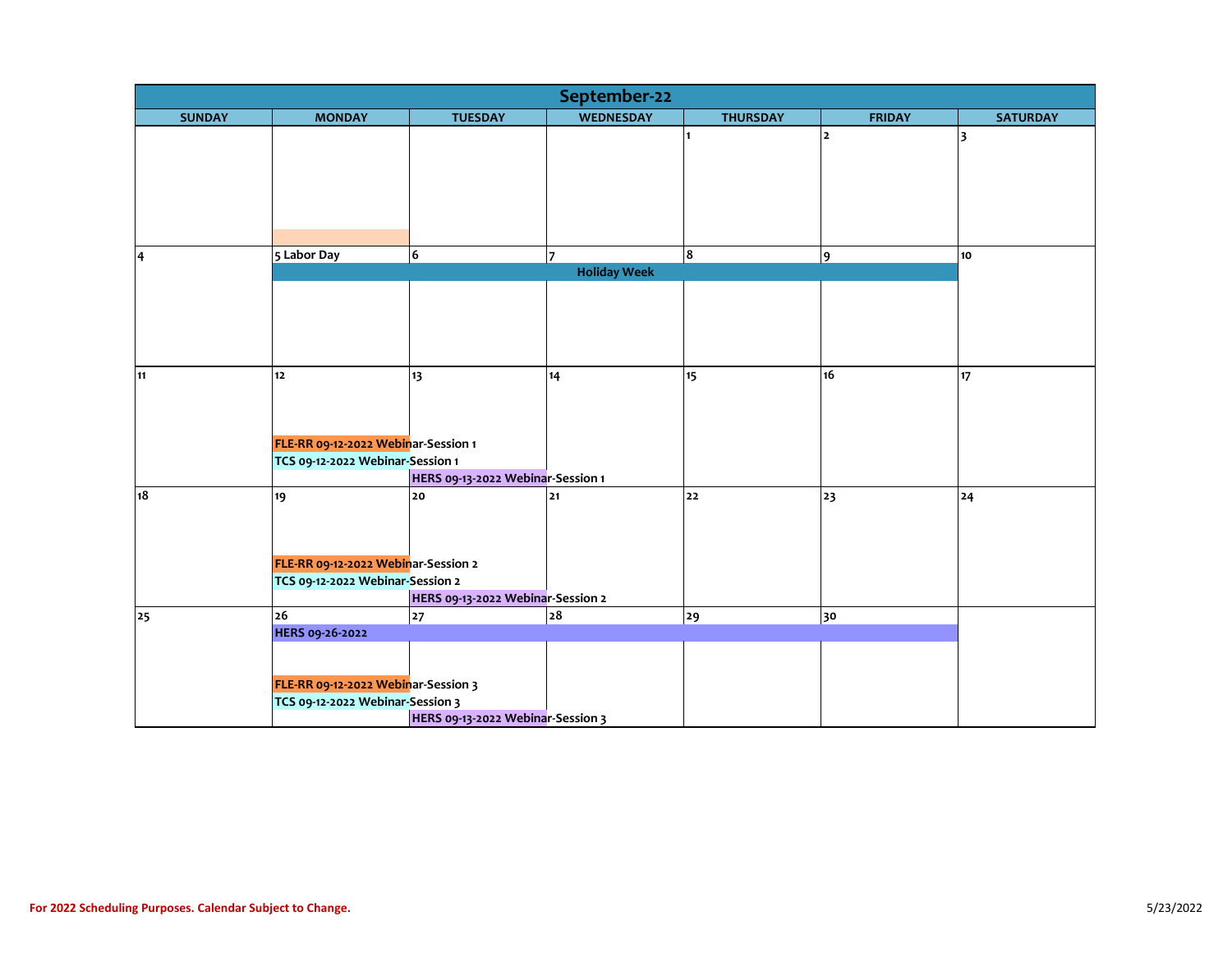| October-22                               |                                     |                                          |                  |                                            |               |                          |  |  |  |
|------------------------------------------|-------------------------------------|------------------------------------------|------------------|--------------------------------------------|---------------|--------------------------|--|--|--|
| <b>SUNDAY</b>                            | <b>MONDAY</b>                       | <b>TUESDAY</b>                           | <b>WEDNESDAY</b> | <b>THURSDAY</b>                            | <b>FRIDAY</b> | <b>SATURDAY</b>          |  |  |  |
|                                          |                                     |                                          |                  |                                            |               |                          |  |  |  |
|                                          |                                     |                                          |                  |                                            |               |                          |  |  |  |
|                                          |                                     |                                          |                  |                                            |               | STEPS-PT 10-01-2022 Lehi |  |  |  |
|                                          |                                     |                                          |                  |                                            |               |                          |  |  |  |
|                                          |                                     |                                          |                  |                                            |               |                          |  |  |  |
|                                          |                                     |                                          |                  |                                            |               |                          |  |  |  |
| $\mathbf{z}$                             | $\overline{\mathbf{3}}$             | $\overline{4}$                           | 5                | 6                                          | 7             | 8                        |  |  |  |
|                                          | <b>HWMDTST 10-03-2022</b>           |                                          |                  |                                            |               |                          |  |  |  |
| STEPS-PT 10-01-2022 Lehigh Cty Joint Ops |                                     |                                          |                  |                                            |               |                          |  |  |  |
|                                          |                                     |                                          |                  |                                            |               |                          |  |  |  |
|                                          | FLE-RR 09-12-2022 Webinar-Session 4 |                                          |                  |                                            |               |                          |  |  |  |
|                                          | TCS 09-12-2022 Webinar-Session 4    |                                          |                  |                                            |               |                          |  |  |  |
|                                          |                                     | HERS 09-13-2022 Webinar-Session 4        |                  |                                            |               |                          |  |  |  |
| 9                                        | 10                                  | 11                                       | $12$             | 13                                         | 14            | 15                       |  |  |  |
|                                          | <b>HWMDTST 10-03-2022</b>           |                                          |                  |                                            |               |                          |  |  |  |
|                                          | LMSTI 10-10-2022                    |                                          |                  |                                            |               |                          |  |  |  |
|                                          | <b>HERS 10-10-2022</b>              |                                          |                  |                                            |               |                          |  |  |  |
|                                          |                                     |                                          |                  | STEPS-SR 10-13-2022 Hasusha Cty Emerg Mgmt |               |                          |  |  |  |
|                                          | TCS 09-12-2022 Webinar-Session 5    |                                          |                  |                                            |               |                          |  |  |  |
|                                          |                                     | HERS 09-13-2022 Webinar-Session 5        |                  |                                            |               |                          |  |  |  |
| 16                                       | 17 <sub>17</sub>                    | 18                                       | 19               | 20                                         | 21            | 22                       |  |  |  |
|                                          | TCS 10-17-2022                      |                                          |                  |                                            |               |                          |  |  |  |
|                                          |                                     | STEPS-SR 10-18-2022 Lehigh Cty Joint Ops |                  |                                            |               |                          |  |  |  |
|                                          |                                     |                                          |                  |                                            |               |                          |  |  |  |
|                                          | TCS 10-17-2022 Webinar-Session 1    |                                          |                  |                                            |               |                          |  |  |  |
|                                          |                                     | HERS 10-18-2022 Webinar-Session 1        |                  |                                            |               |                          |  |  |  |
| 23                                       | 24                                  | 25                                       | 26               | 27                                         | 28            | 29                       |  |  |  |
|                                          | HERS 10-24-2022                     |                                          |                  |                                            |               |                          |  |  |  |
|                                          |                                     |                                          |                  |                                            |               |                          |  |  |  |
|                                          |                                     |                                          |                  |                                            |               |                          |  |  |  |
|                                          | FLE-RR 10-24-2022 Webinar-Session 1 |                                          |                  |                                            |               |                          |  |  |  |
|                                          | TCS 10-17-2022 Webinar-Session 2    |                                          |                  |                                            |               |                          |  |  |  |
|                                          |                                     | HERS 10-18-2022 Webinar-Session 2        |                  |                                            |               |                          |  |  |  |
| 30                                       | 31                                  |                                          |                  |                                            |               |                          |  |  |  |
|                                          | <b>HWMDTST 10-31-2022</b>           |                                          |                  |                                            |               |                          |  |  |  |
|                                          |                                     |                                          |                  |                                            |               |                          |  |  |  |
|                                          |                                     |                                          |                  |                                            |               |                          |  |  |  |
|                                          | FLE-RR 10-24-2022 Webinar-Session 2 |                                          |                  |                                            |               |                          |  |  |  |
|                                          | TCS 10-17-2022 Webinar-Session 3    |                                          |                  |                                            |               |                          |  |  |  |
|                                          |                                     |                                          |                  |                                            |               |                          |  |  |  |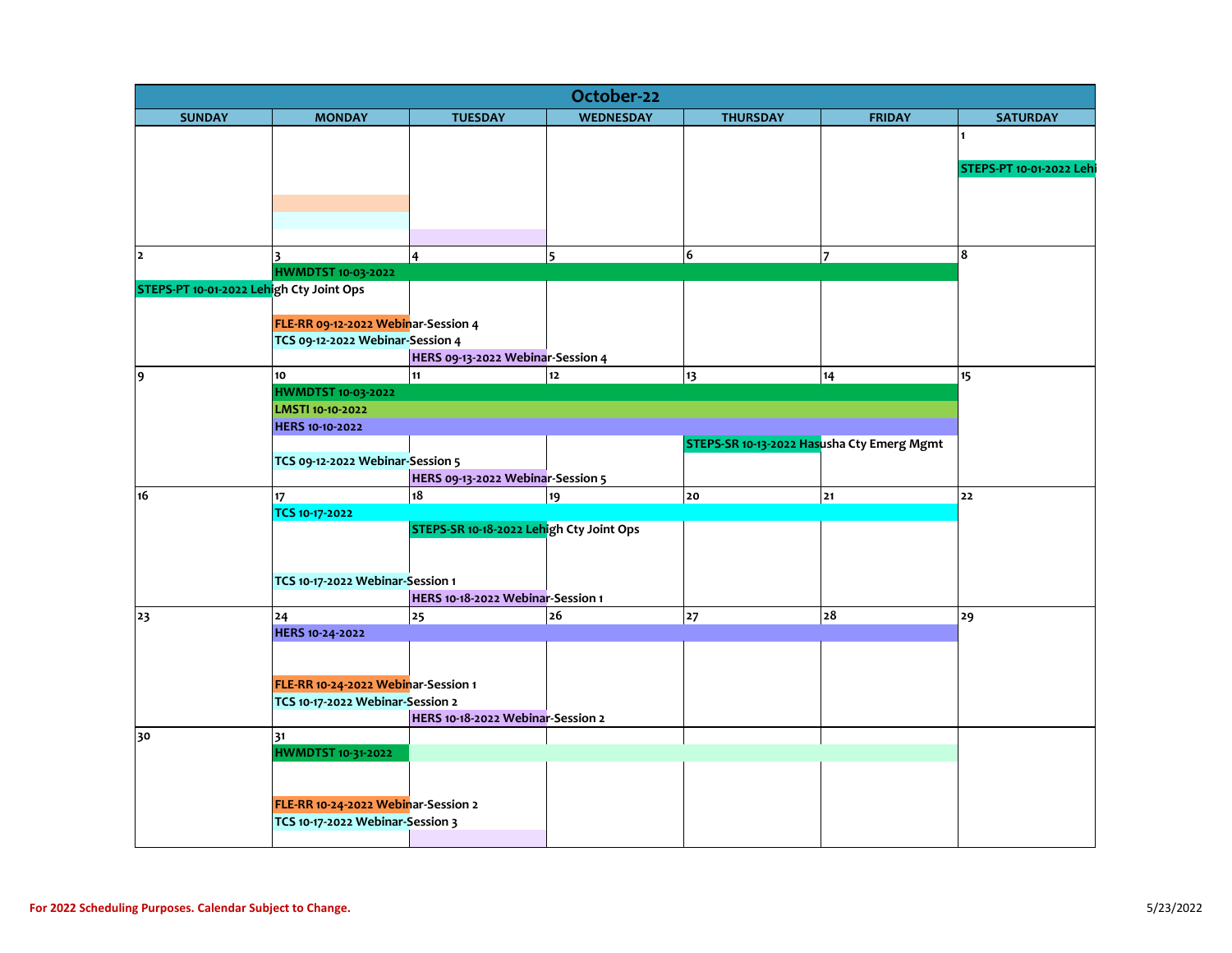| November-22                              |                                     |                                   |                     |                 |                |                          |  |  |
|------------------------------------------|-------------------------------------|-----------------------------------|---------------------|-----------------|----------------|--------------------------|--|--|
| <b>SUNDAY</b>                            | <b>MONDAY</b>                       | <b>TUESDAY</b>                    | <b>WEDNESDAY</b>    | <b>THURSDAY</b> | <b>FRIDAY</b>  | <b>SATURDAY</b>          |  |  |
|                                          |                                     |                                   | <u> 2</u>           | 3               | $\overline{4}$ | 5                        |  |  |
|                                          |                                     | <b>HWMDTST 10-31-2022</b>         |                     |                 |                |                          |  |  |
|                                          |                                     |                                   |                     |                 |                |                          |  |  |
|                                          |                                     |                                   |                     |                 |                | STEPS-FR 11-05-2022 Lehi |  |  |
|                                          |                                     |                                   |                     |                 |                |                          |  |  |
|                                          |                                     |                                   |                     |                 |                |                          |  |  |
|                                          |                                     | HERS 10-18-2022 Webinar-Session 3 |                     |                 |                |                          |  |  |
| 6                                        |                                     | $\overline{\mathbf{8}}$           | 9                   | 10              | 11             | $12$                     |  |  |
|                                          | <b>HWMDTST 10-31-2022</b>           |                                   |                     |                 |                |                          |  |  |
|                                          | LMSTI 11-07-2022                    |                                   |                     |                 |                |                          |  |  |
| STEPS-FR 11-05-2022 Lehigh Cty Joint Ops |                                     |                                   |                     |                 |                |                          |  |  |
|                                          | FLE-RR 10-24-2022 Webinar-Session 3 |                                   |                     |                 |                |                          |  |  |
|                                          | TCS 10-17-2022 Webinar-Session 4    |                                   |                     |                 |                |                          |  |  |
|                                          |                                     | HERS 10-18-2022 Webinar-Session 4 |                     |                 |                |                          |  |  |
| 13                                       | 14                                  | 15                                | 16                  | 17              | 18             | 19                       |  |  |
|                                          | TCS 11-14-2022                      |                                   |                     |                 |                |                          |  |  |
|                                          |                                     |                                   |                     |                 |                |                          |  |  |
|                                          |                                     |                                   |                     |                 |                |                          |  |  |
|                                          | FLE-RR 10-24-2022 Webinar-Session 4 |                                   |                     |                 |                |                          |  |  |
|                                          | TCS 10-17-2022 Webinar-Session 5    |                                   |                     |                 |                |                          |  |  |
|                                          |                                     | HERS 10-18-2022 Webinar-Session 5 |                     |                 |                |                          |  |  |
| 20                                       | 21                                  | 22                                | 23                  | 24              | 25             | 26                       |  |  |
|                                          |                                     |                                   | <b>Holiday Week</b> |                 |                |                          |  |  |
|                                          |                                     |                                   |                     |                 |                |                          |  |  |
|                                          |                                     |                                   |                     |                 |                |                          |  |  |
|                                          |                                     |                                   |                     |                 |                |                          |  |  |
|                                          |                                     |                                   |                     |                 |                |                          |  |  |
|                                          | 28                                  | 29                                | 30                  |                 |                |                          |  |  |
| 27                                       |                                     |                                   |                     |                 |                |                          |  |  |
|                                          |                                     |                                   |                     |                 |                |                          |  |  |
|                                          |                                     |                                   |                     |                 |                |                          |  |  |
|                                          |                                     |                                   |                     |                 |                |                          |  |  |
|                                          |                                     |                                   |                     |                 |                |                          |  |  |
|                                          |                                     |                                   |                     |                 |                |                          |  |  |
|                                          |                                     |                                   |                     |                 |                |                          |  |  |